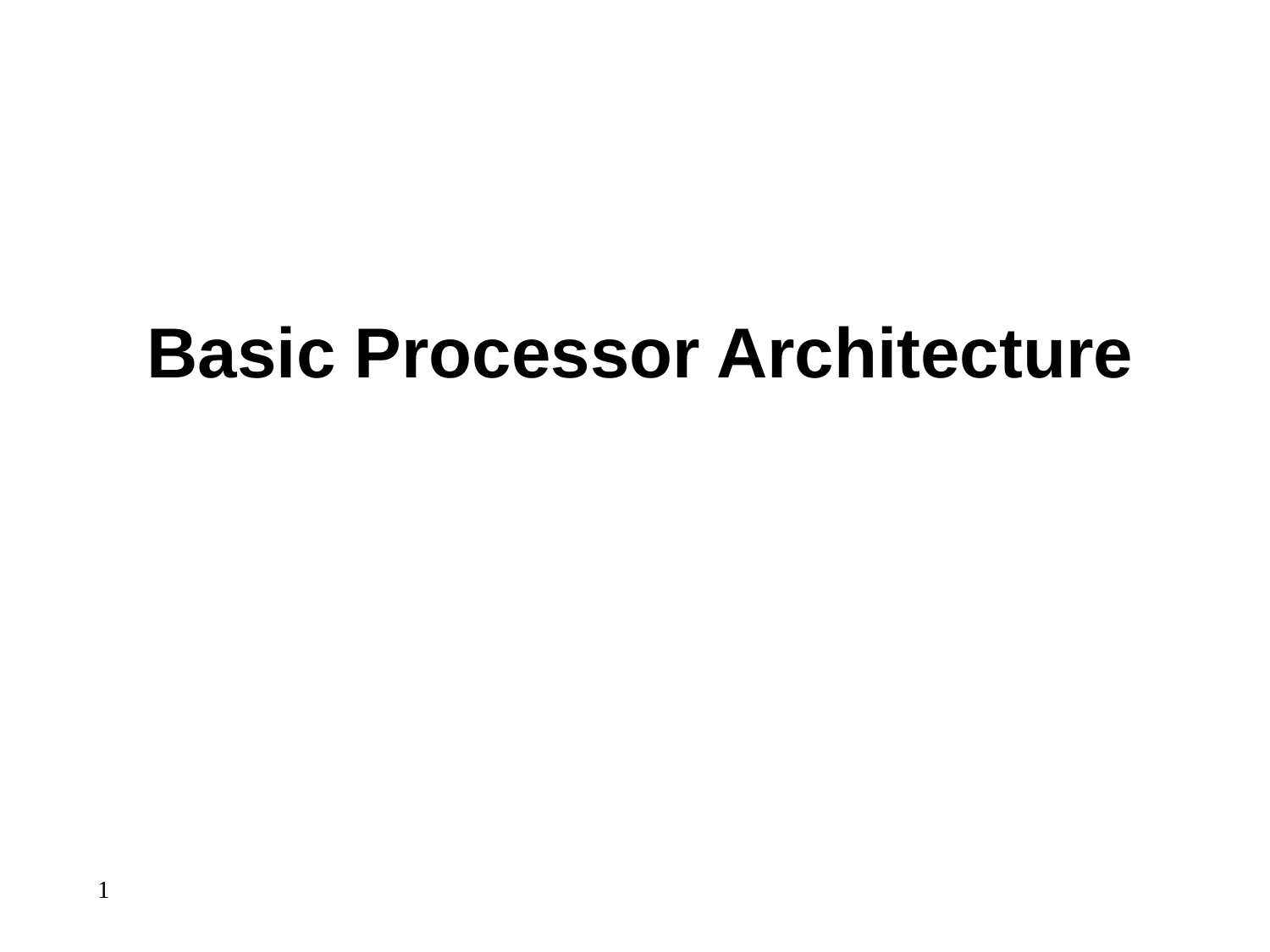# **Processor System Architecture**

#### **The typical processor system consists of:**

- CPU (central processing unit)
	- ALU (arithmetic-logic unit)
	- **Control Logic**
	- Registers, etc...
- **•** Memory
- **Input / Output interfaces**

#### **Interconnections between these units:**

- **Address Bus**
- Data Bus
- **Control Bus**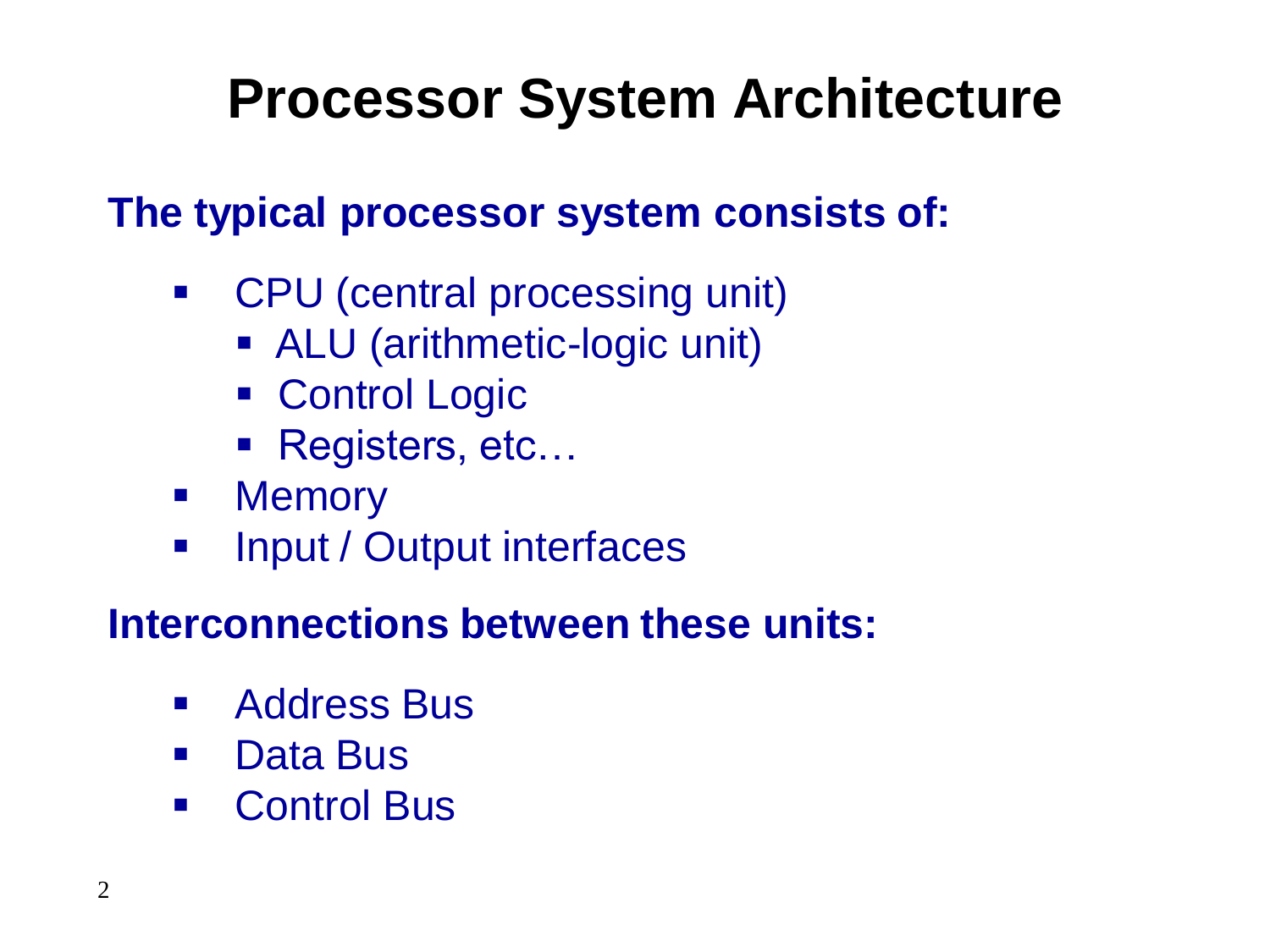### **8085 Microprocessor Architecture**

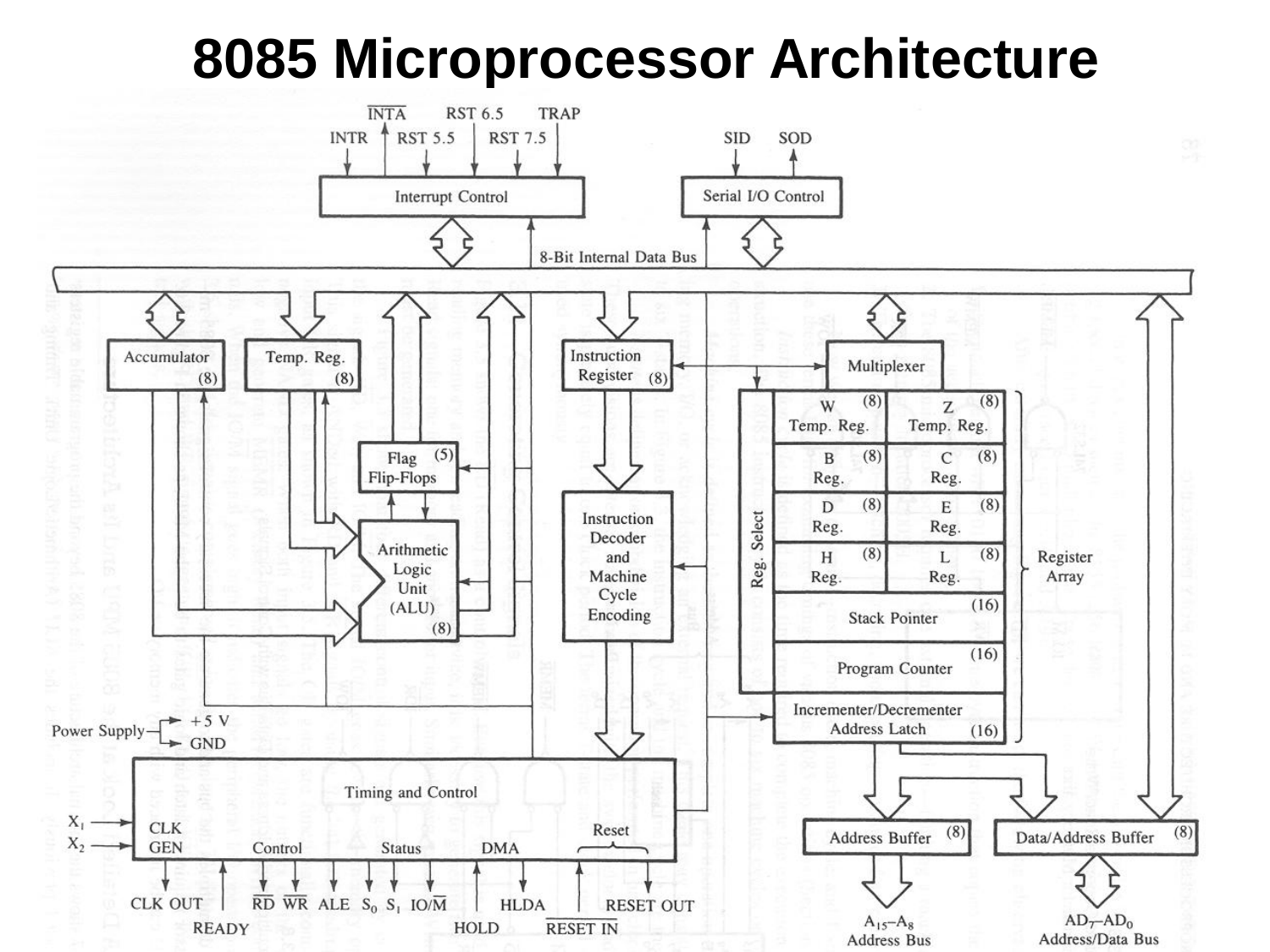### **The 8085 Bus Structure**

The 8-bit 8085 CPU (or MPU – Micro Processing Unit) communicates with the other units using a 16-bit address bus, an 8-bit data bus and a control bus.

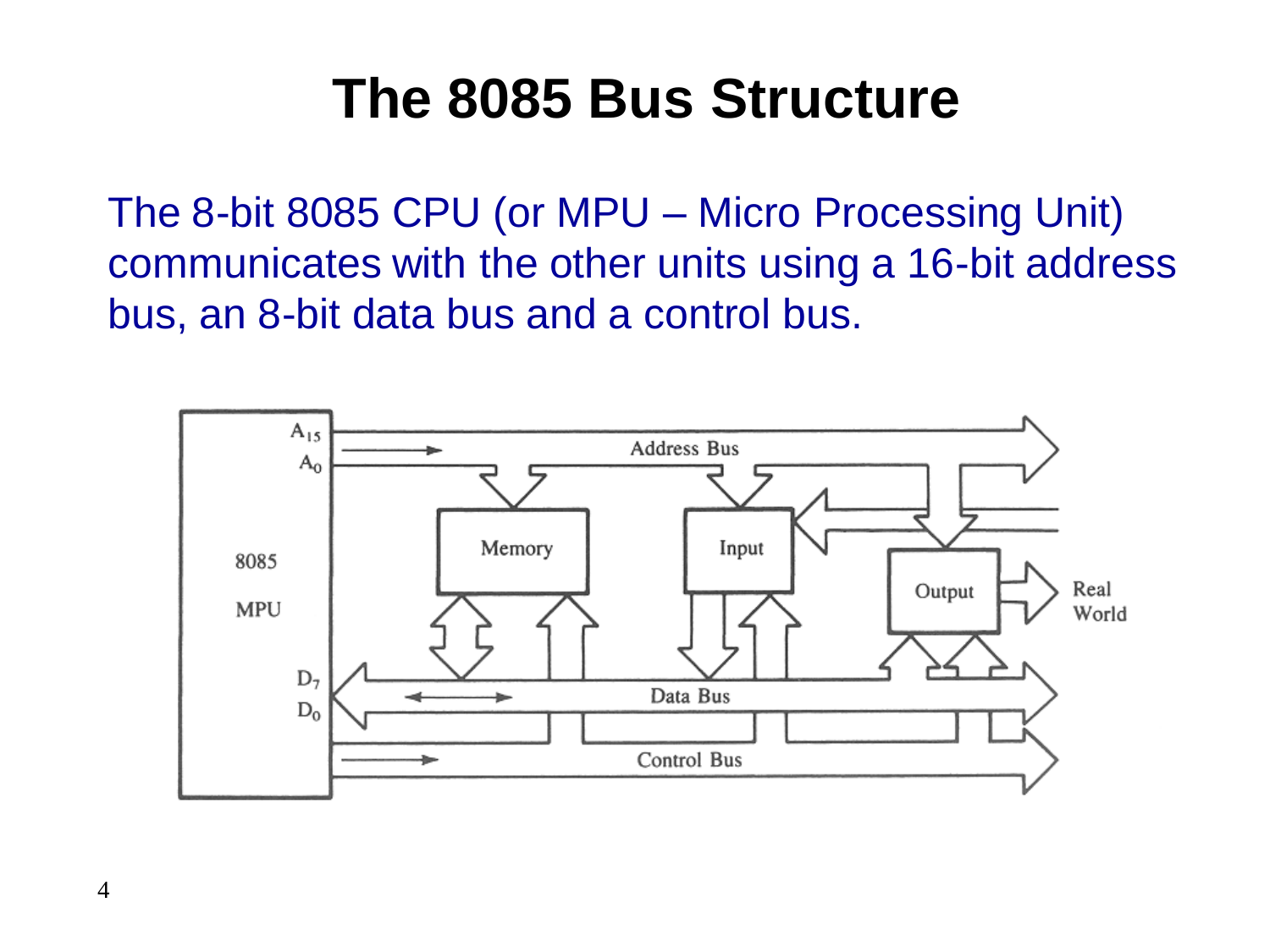### **The 8085 Bus Structure**

#### **Address Bus**

- Consists of 16 address lines:  $A_0 A_{15}$
- Operates in **unidirectional** mode: The address bits are always sent from the MPU to peripheral devices, not reverse.
- **16 address lines are capable of addressing a** total of  $2^{16} = 65,536$  (64k) memory locations.
- Address locations: 0000 (hex) FFFF (hex)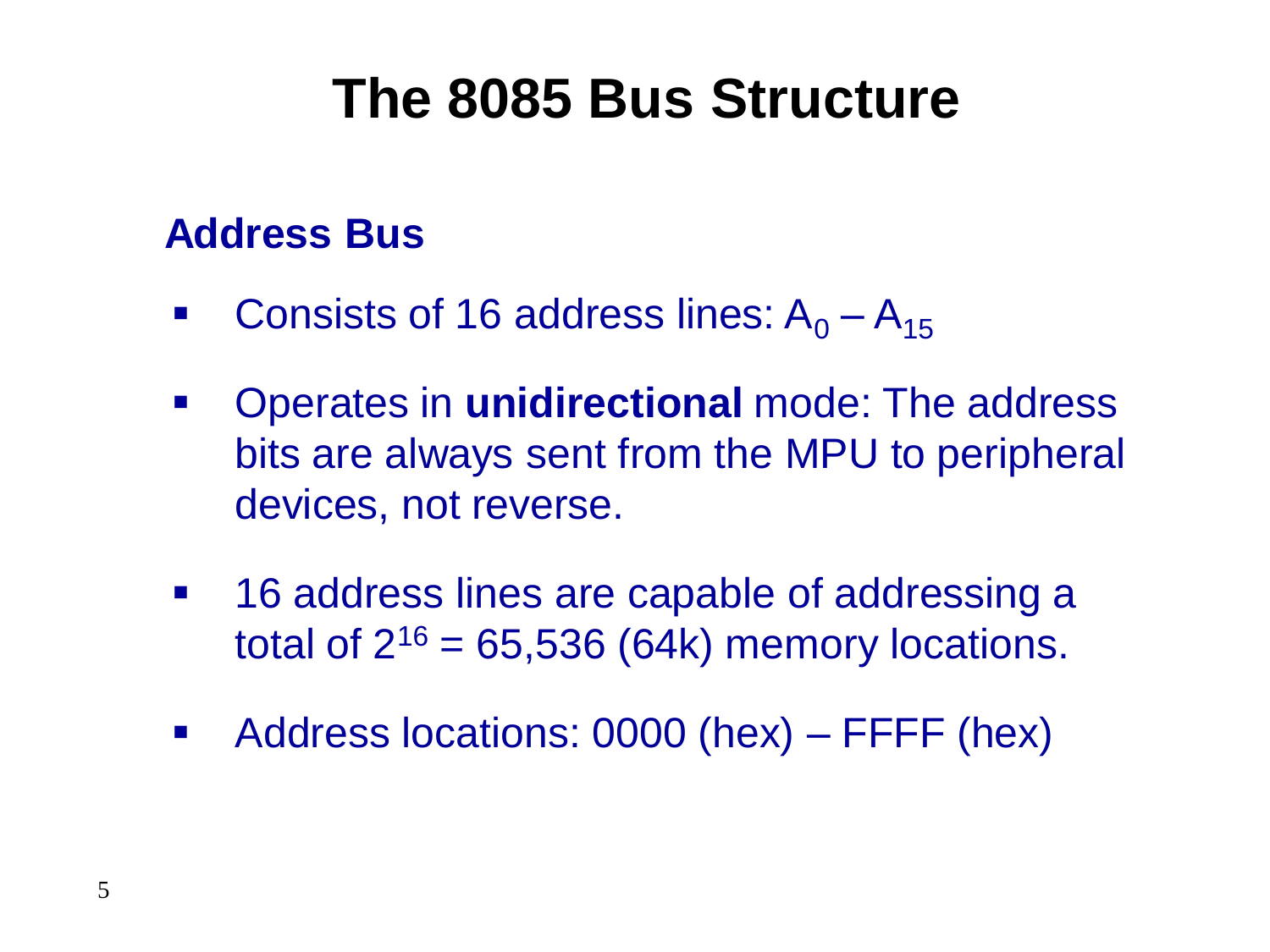## **The 8085 Bus Structure**

#### **Data Bus**

- **Consists of 8 data lines:**  $D_0 D_7$
- Operates in **bidirectional** mode: The data bits are sent from the MPU to peripheral devices, as well as from the peripheral devices to the MPU.
- $\blacksquare$  Data range: 00 (hex) FF (hex)

#### **Control Bus**

**EXECONSERGY CONSERGY CONSISTS OF VARIOUS lines carrying the control** signals such as read / write enable, flag bits.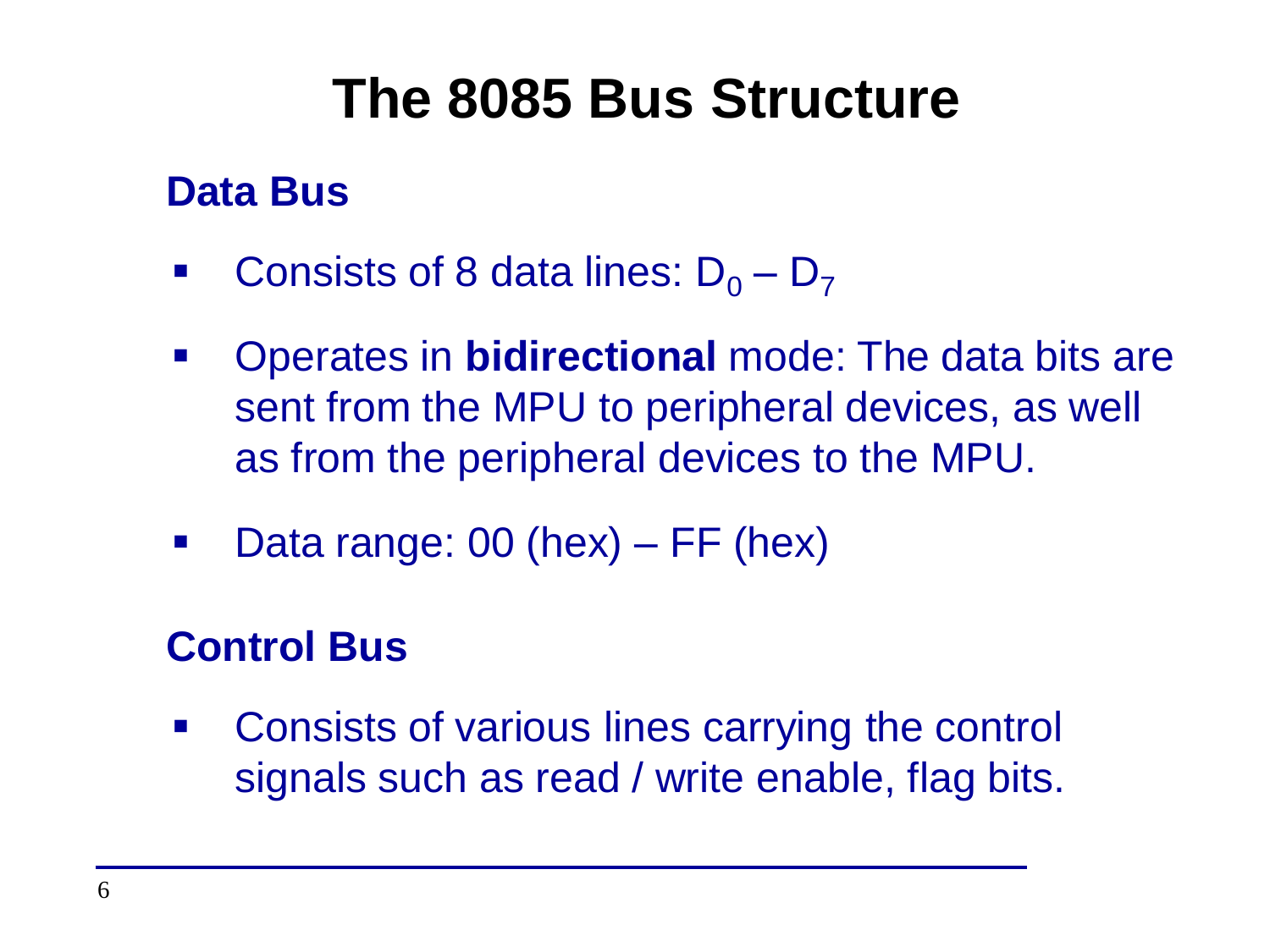## **The 8085: CPU Internal Structure**

**The internal architecture of the 8085 CPU is capable of performing the following operations:**

- Store 8-bit data (Registers, Accumulator)
- **Perform arithmetic and logic operations (ALU)**
- **Test for conditions (IF / THEN)**
- **Sequence the execution of instructions**
- **Store temporary data in RAM during execution**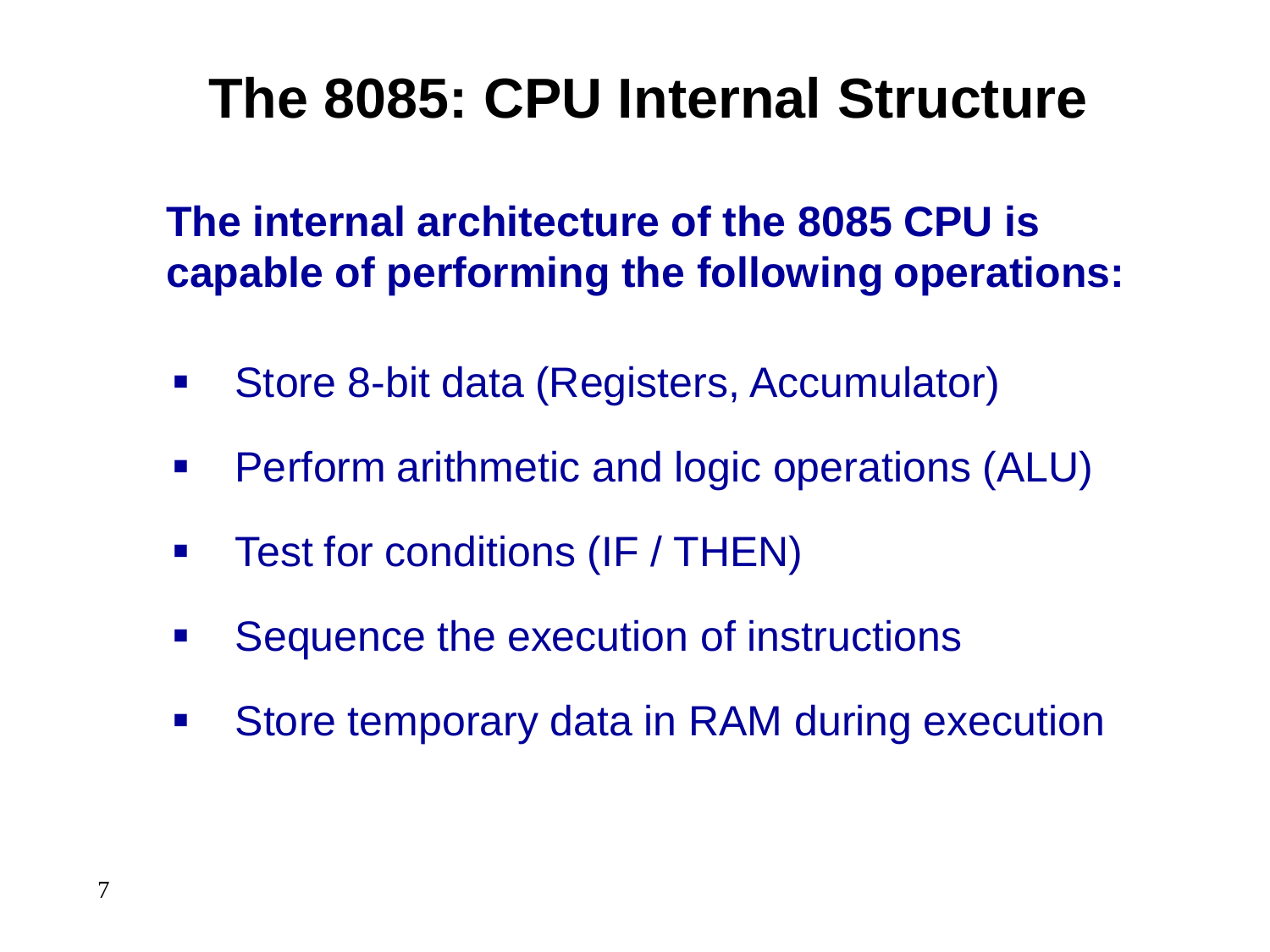### **The 8085: CPU Internal Structure**



Simplified block diagram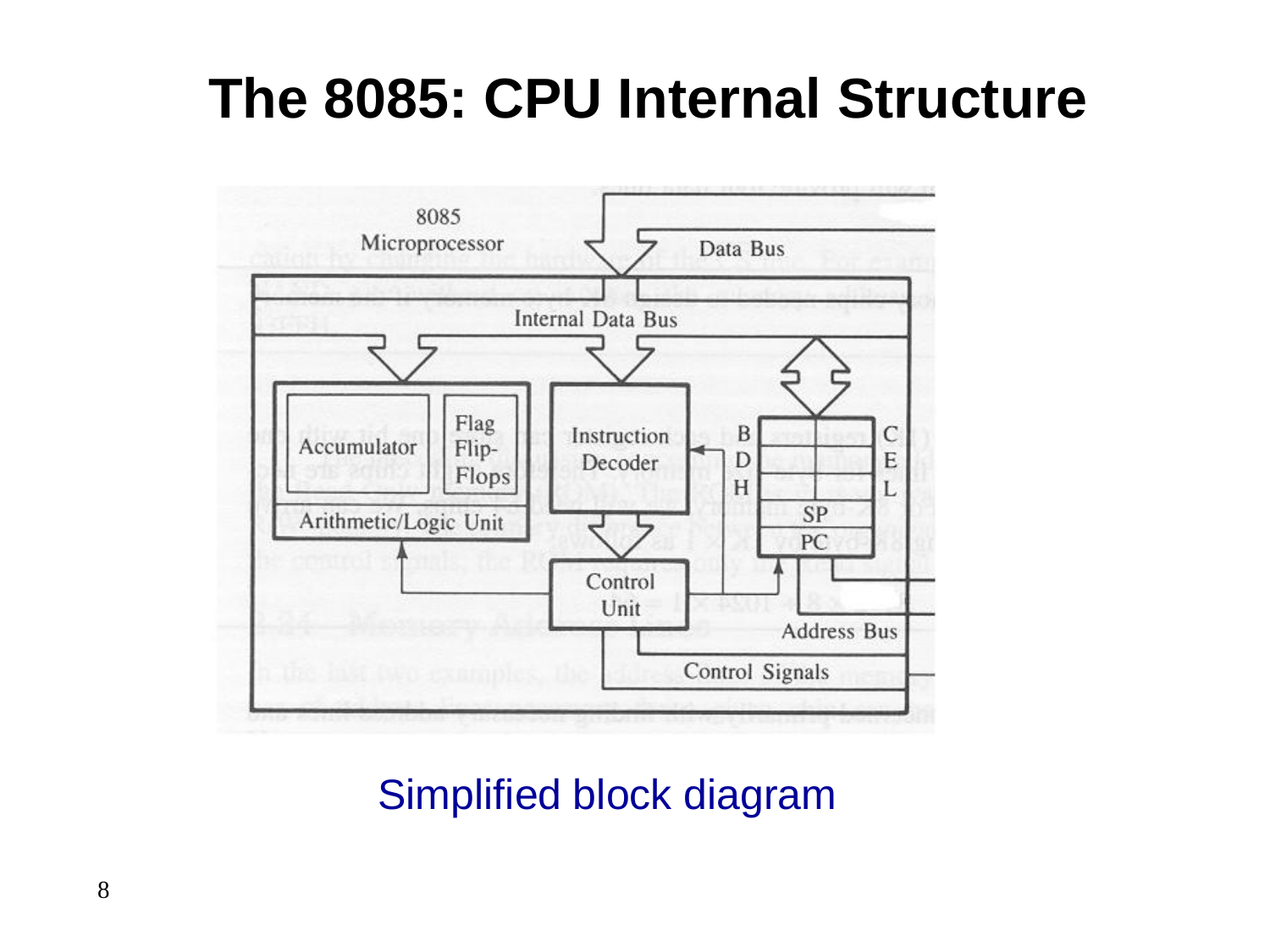### **The 8085: Registers**

|            | Accumulator A (8)    |                    |     |  | Flag Register |                |  |
|------------|----------------------|--------------------|-----|--|---------------|----------------|--|
|            |                      | B                  | (8) |  | C             | (8)            |  |
|            |                      | D                  | (8) |  | E             | (8)            |  |
|            |                      | Н                  | (8) |  | L             | (8)            |  |
|            |                      | Stack Pointer (SP) |     |  |               | (16)           |  |
|            | Program Counter (PC) |                    |     |  |               | (16)           |  |
| Data Bus   |                      |                    |     |  |               | Address Bus    |  |
| 8<br>Lines |                      |                    |     |  |               | 16<br>Lines    |  |
|            | Bidirectional        |                    |     |  |               | Unidirectional |  |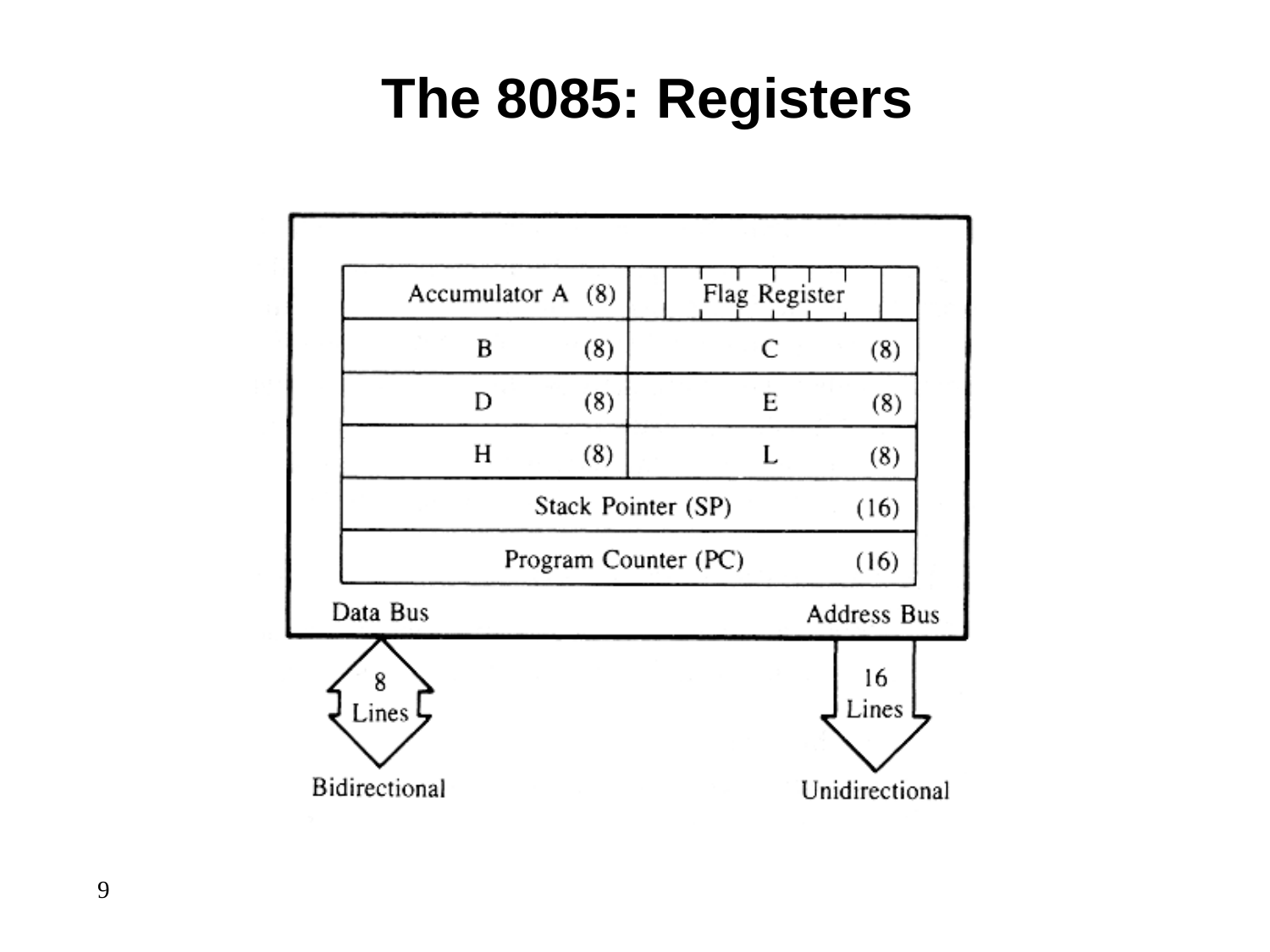# **The 8085: CPU Internal Structure**

#### **Registers**

- Six general purpose 8-bit registers: B, C, D, E, H, L
- **They can also be combined as register pairs to** perform 16-bit operations: BC, DE, HL
- Registers are programmable (data load, move, etc.)

#### **Accumulator**

- Single 8-bit register that is part of the ALU !
- Used for arithmetic / logic operations the result is always stored in the accumulator.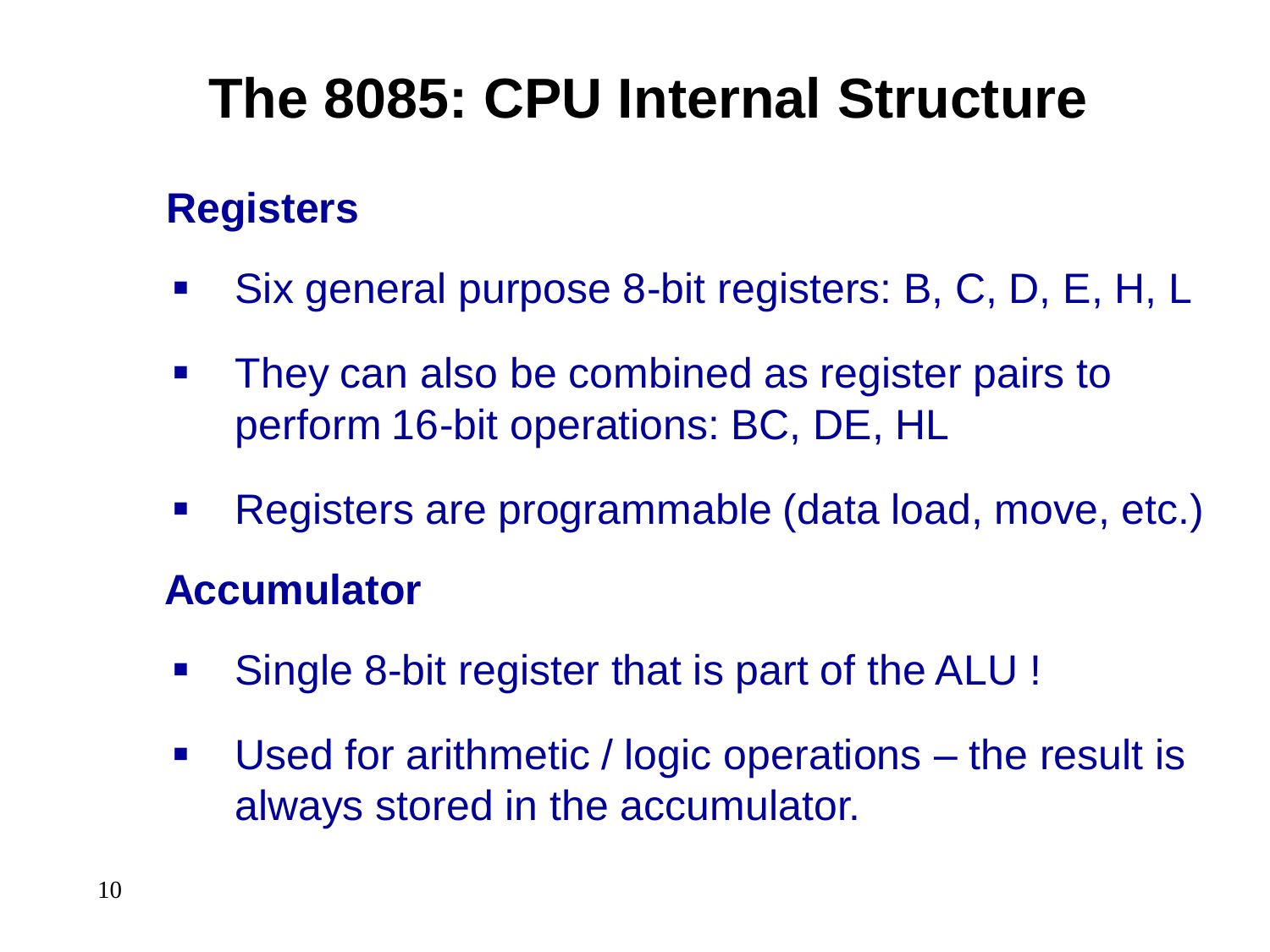# **The 8085: CPU Internal Structure Flag Bits**

- **IDED** Indicate the result of condition tests.
- Carry, Zero, Sign, Parity, etc.
- Conditional operations (IF / THEN) are executed based on the condition of these flag bits.

#### **Program Counter (PC)**

 Contains the memory address (16 bits) of the instruction that will be executed in the next step.

#### **Stack Pointer (SP)**

 Contains the address (16 bits) of a memory location in R/M memory, called the stack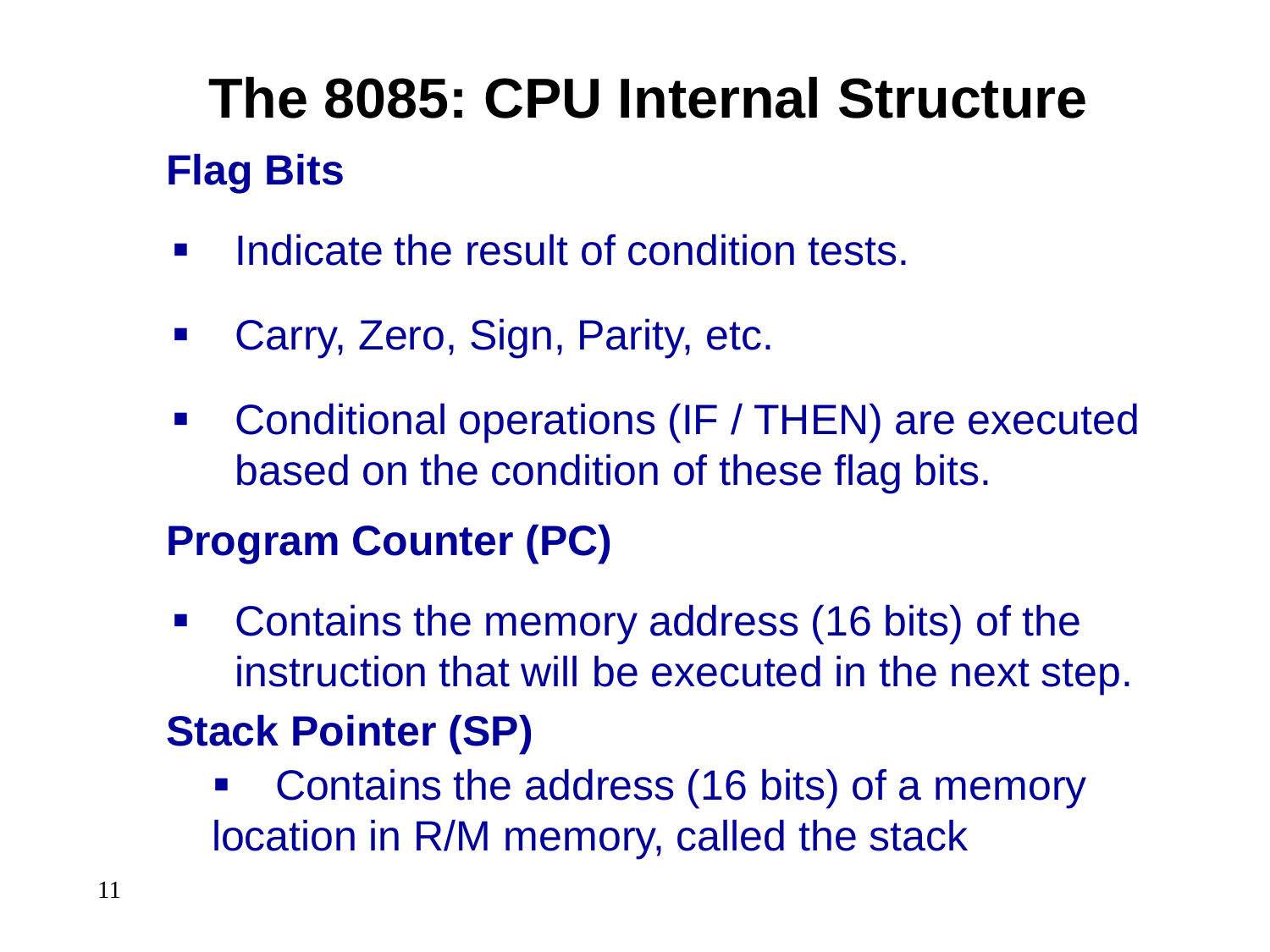- **S-sign flag**
	- **The sign flag is set if bit D7 of the accumulator is set after an arithmetic or logic operation(result negative).**
- **Z-zero flag**
	- **Set if the result of the ALU operation is 0. Otherwise is reset. This flag is affected by operations on the accumulator as well as other registers. (DCR B).**
- **AC-Auxiliary Carry**
	- **This flag is set when a carry is generated from bit D3 and passed to D4 . This flag is used only internally for BCD operations.**
- **P-Parity flag**
	- **After an ALU operation if the result has an even no. of 1's the pflag is set. Otherwise it is cleared. So, the flag can be used to indicate even parity.**
- **CY-carry flag**
	- **If an arithmetic operation results in a carry, the carry flag is set otherwise it is reset. It also severs as a borrow flag for subtraction.**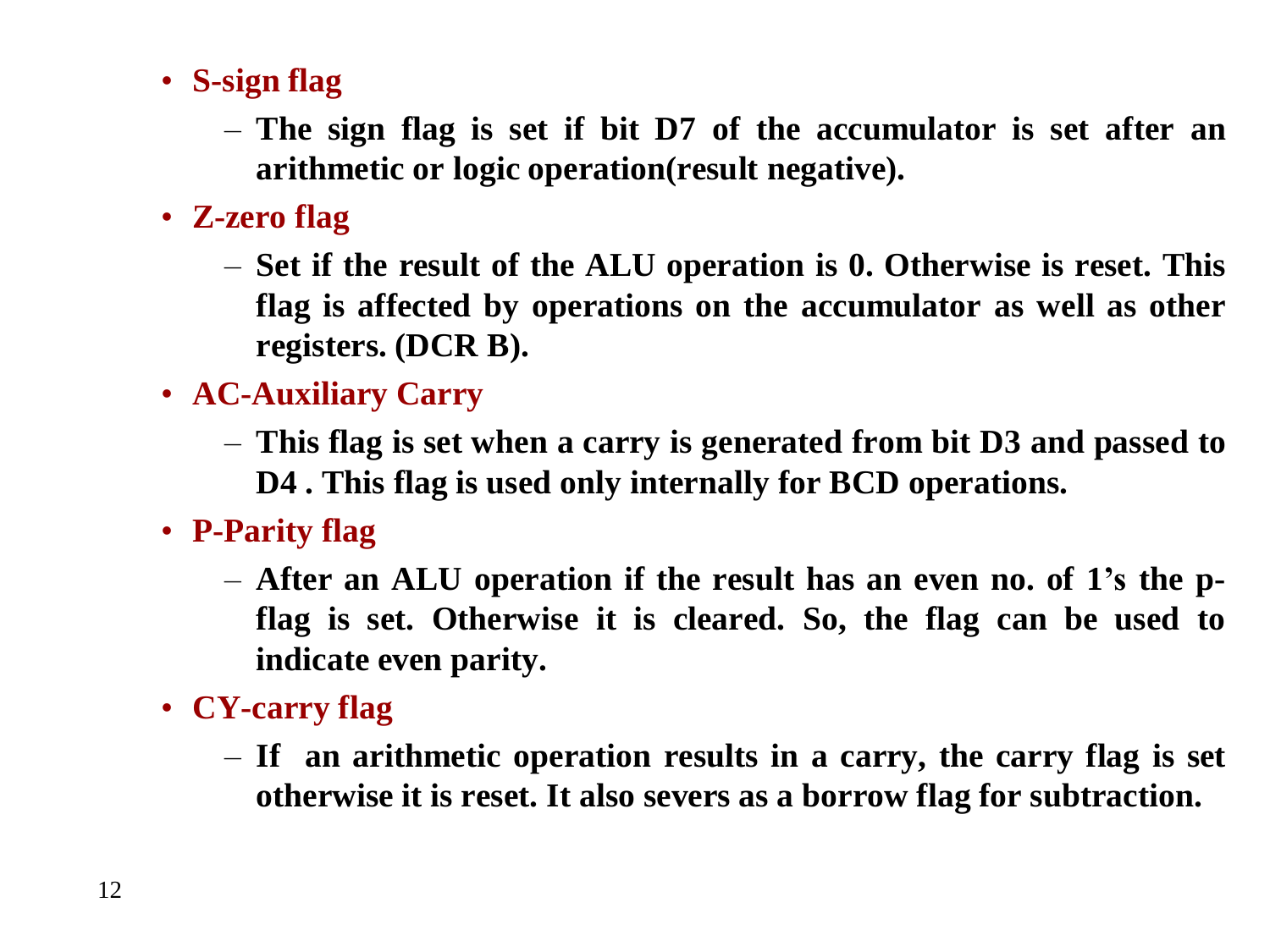### **Example: Memory Read Operation**

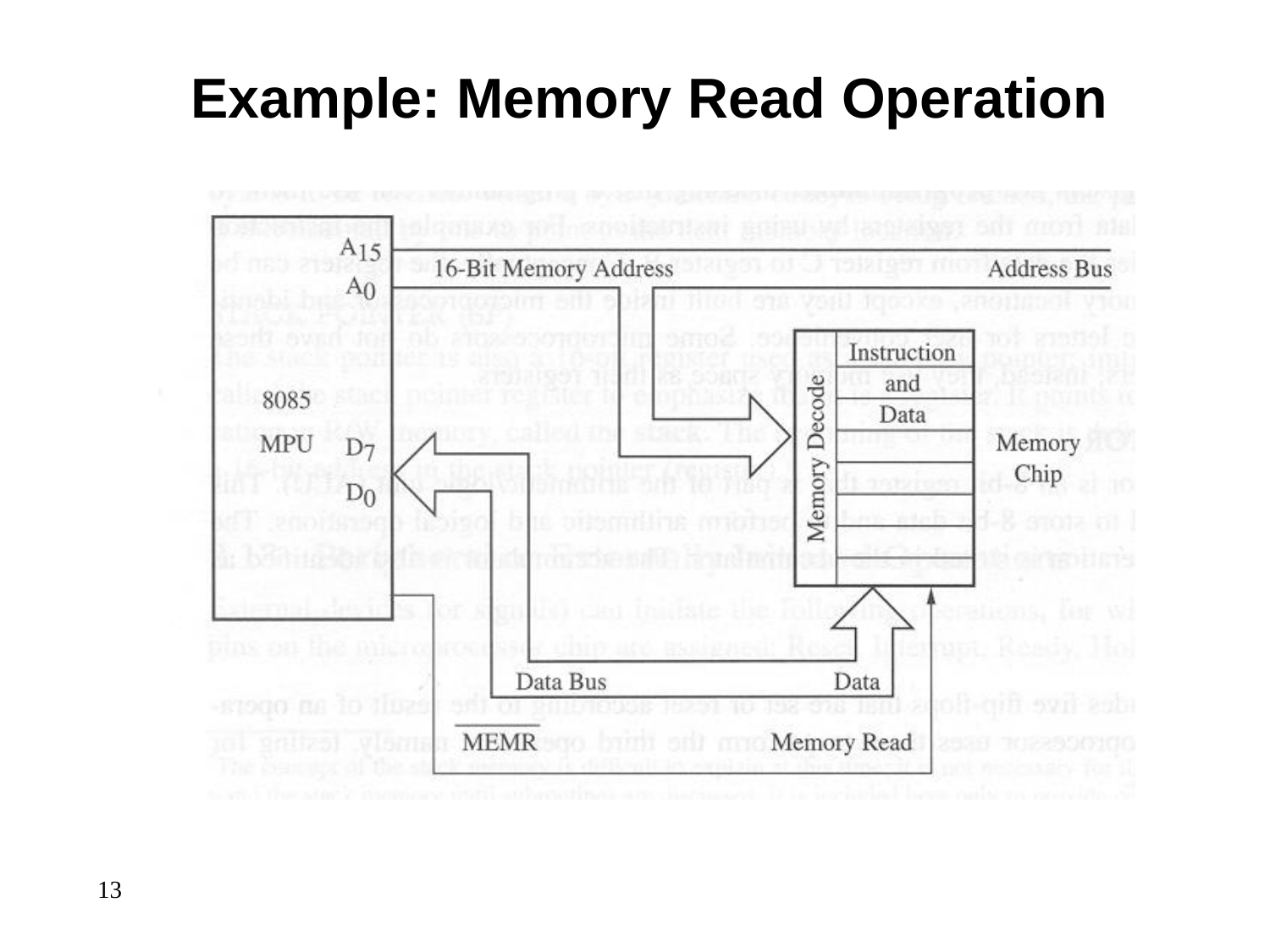# **Cycles and States**

- **T- State: One subdivision of an operation. A Tstate lasts for one clock period.**
	- **An instruction's execution length is usually measured in a number of T-states. (clock cycles).**
- **Machine Cycle: The time required to complete one operation of accessing memory, I/O, or acknowledging an external request.**
	- **This cycle may consist of 3 to 6 T-states.**
- **Instruction Cycle: The time required to complete the execution of an instruction.**
	- **In the 8085, an instruction cycle may consist of 1 to 6 machine cycles.**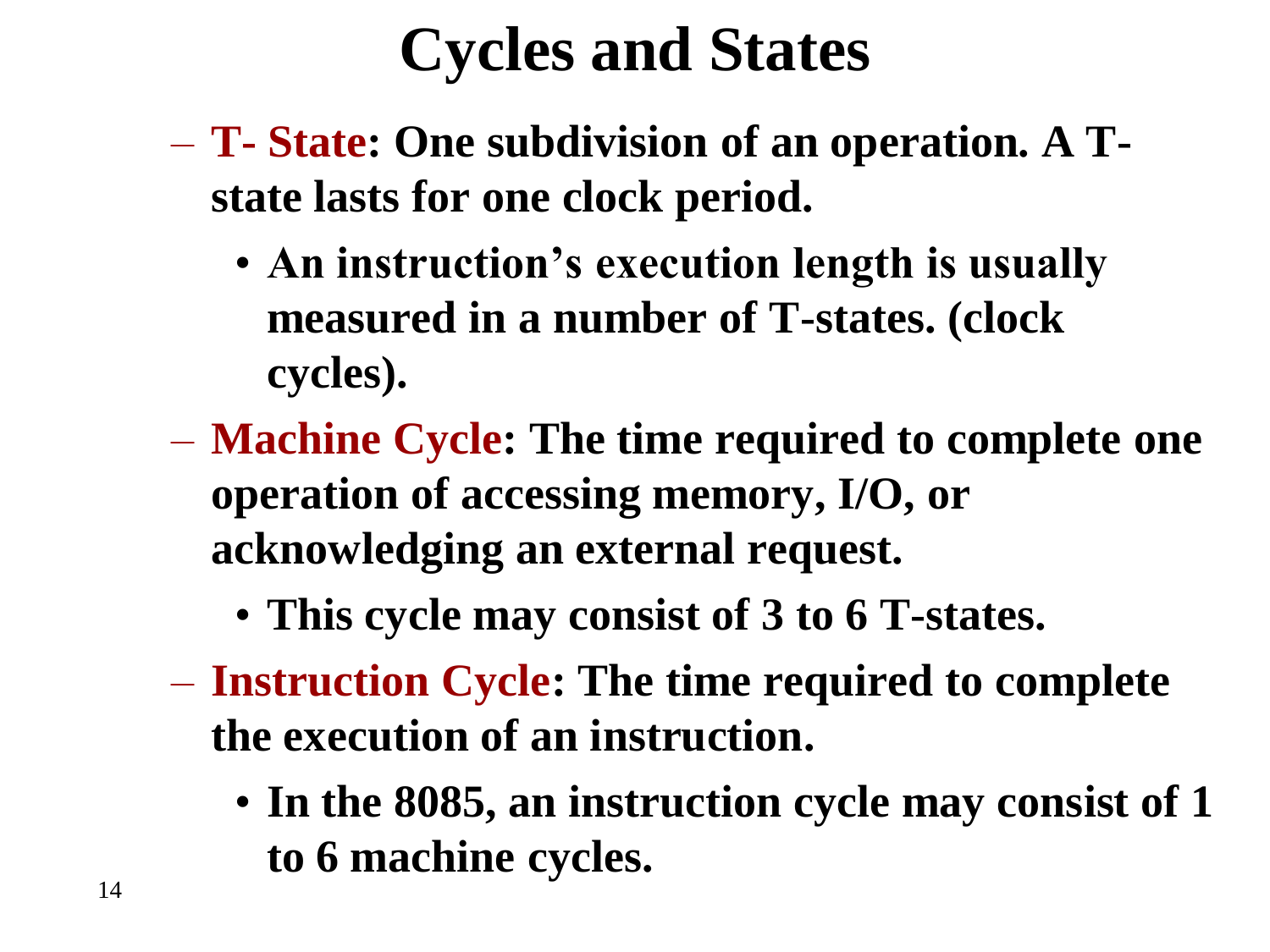- **The 8085 executes several types of instructions with each requiring a different number of operations of different types. However, the operations can be grouped into a small set.**
- **The three main types are:**
	- **Memory Read and Write.**
	- **I/O Read and Write.**
	- **Request Acknowledge.**
- **These can be further divided into various operations (machine cycles).**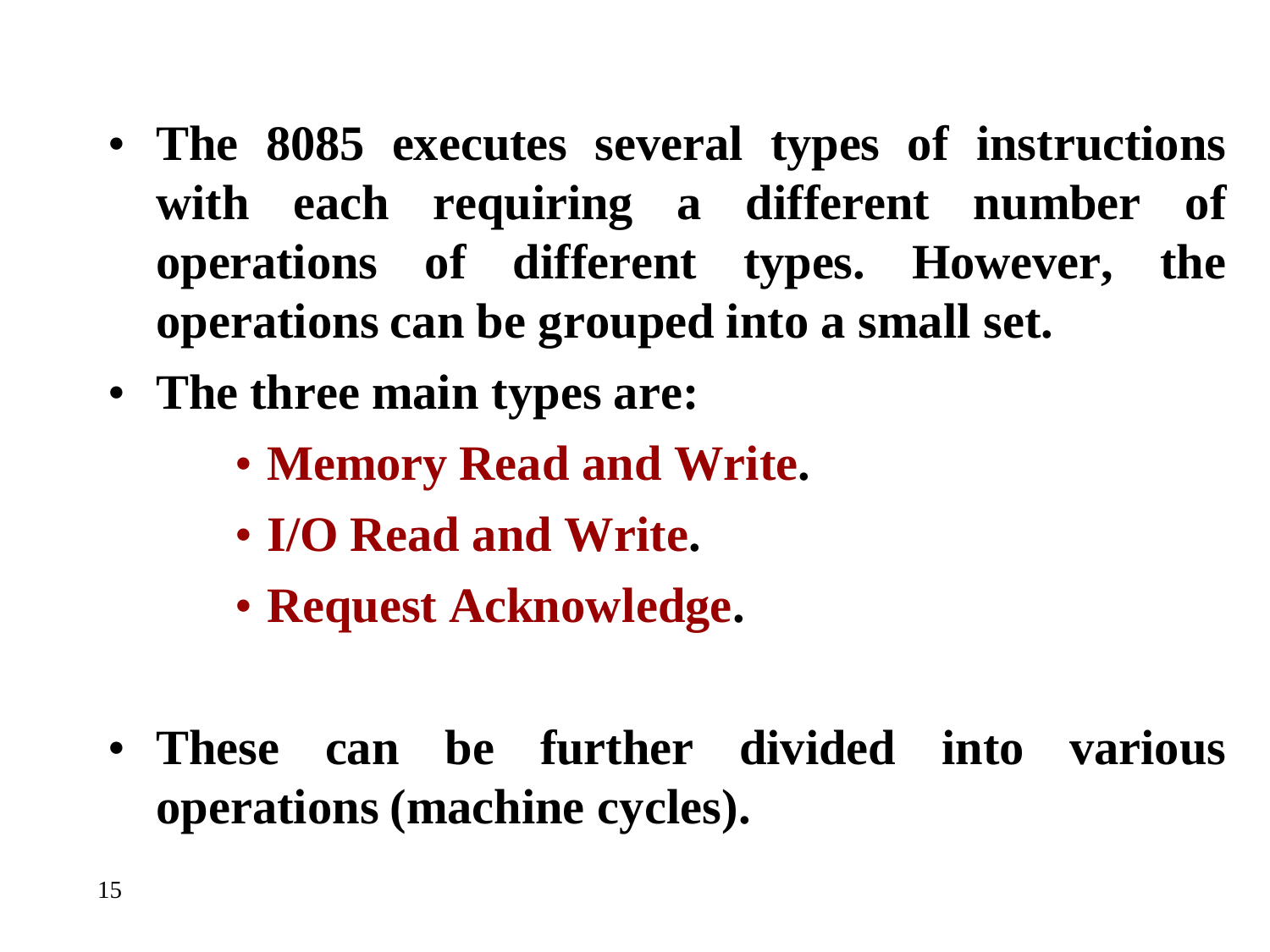# **Example: Instruction Fetch Operation**

- All instructions (program steps) are stored in memory.
- **To run a program, the individual instructions must** be read from the memory in sequence, and executed.
	- **Program counter puts the 16-bit memory address of the** instruction on the address bus
	- Control unit sends the Memory Read Enable signal to access the memory
	- **The 8-bit instruction stored in memory is placed on the data** bus and transferred to the instruction decoder
	- **Instruction is decoded and executed**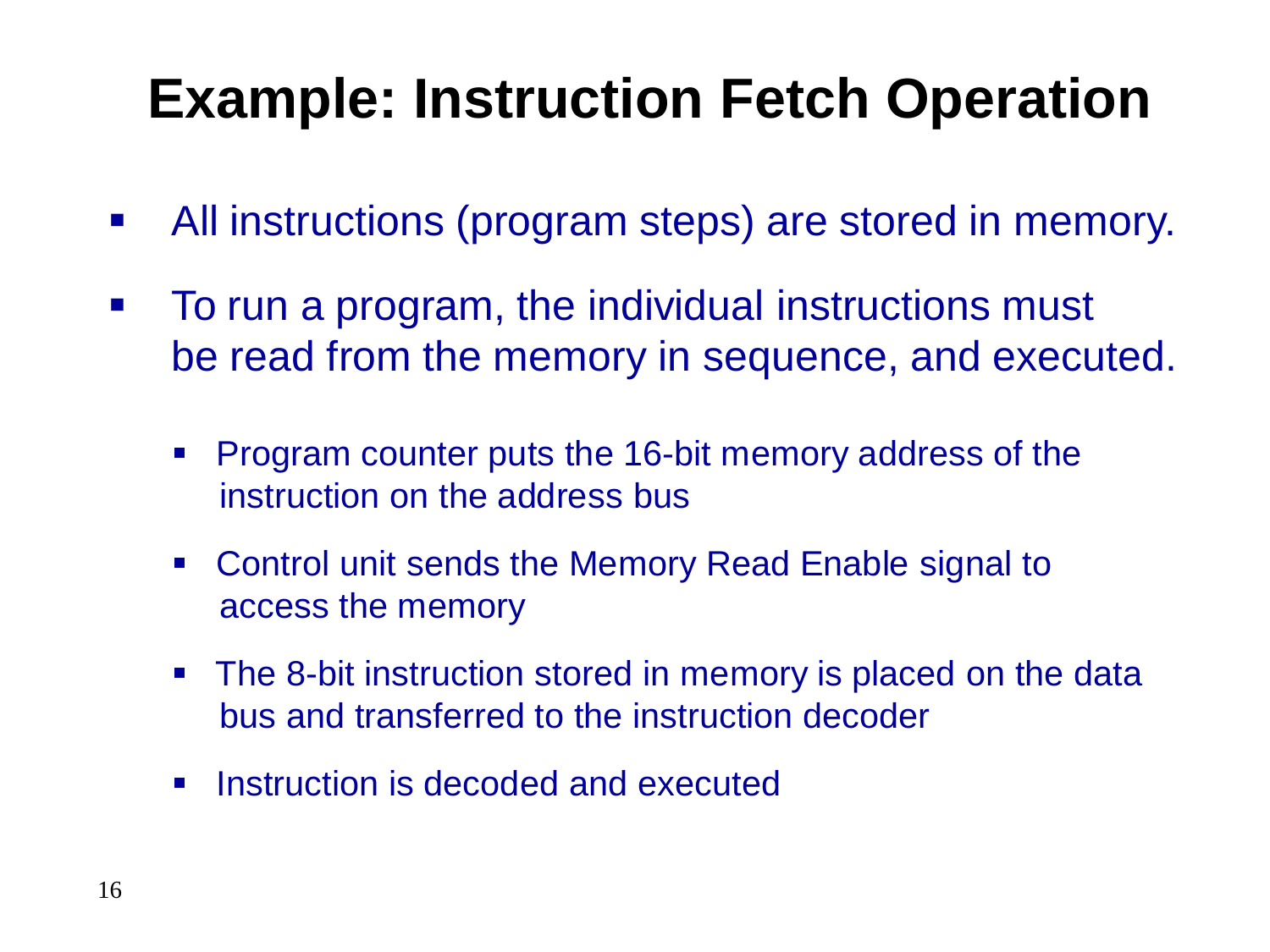### **Example: Instruction Fetch Operation**

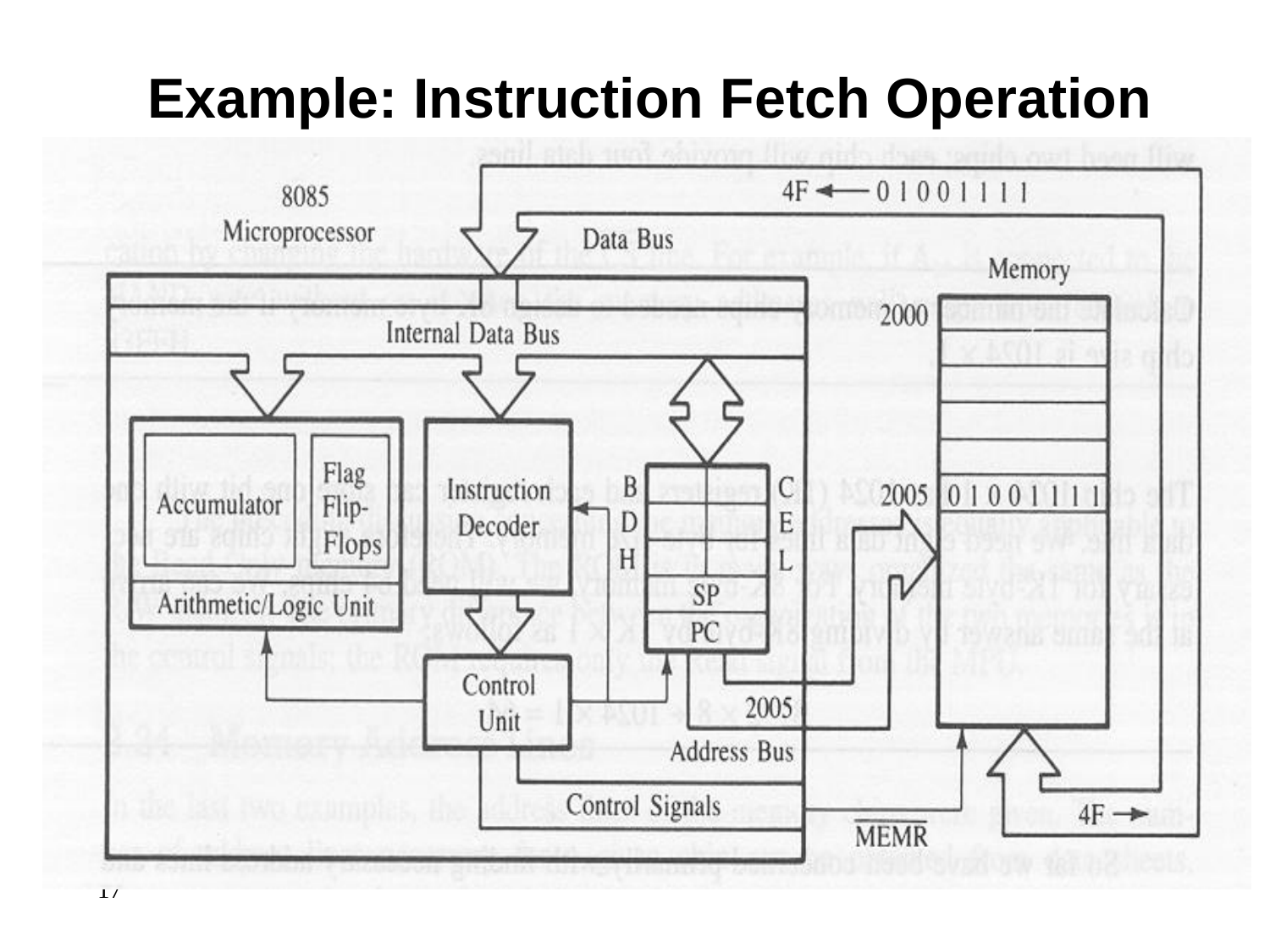### **Example: Instruction Fetch Operation**

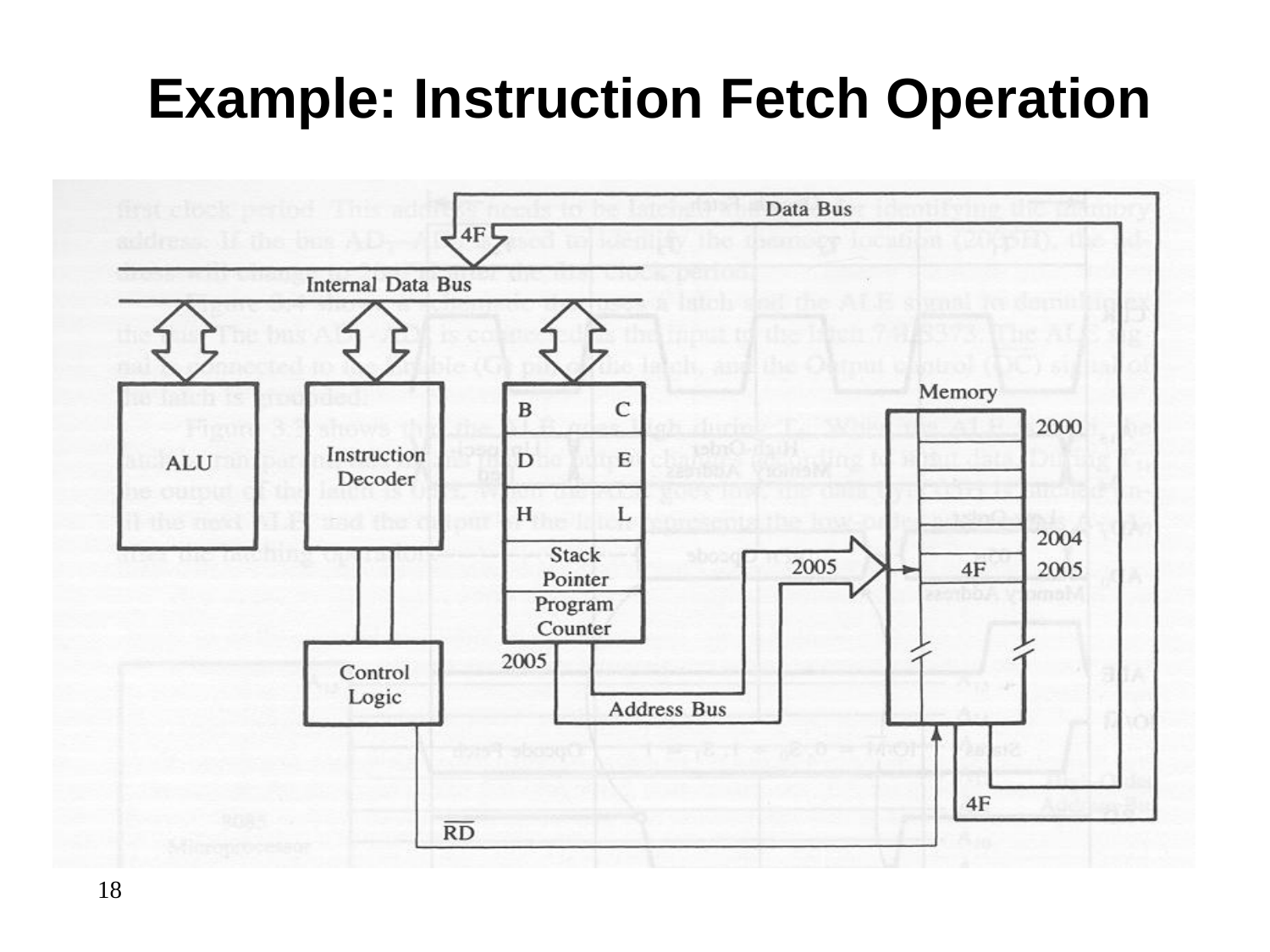# Timing Diagram

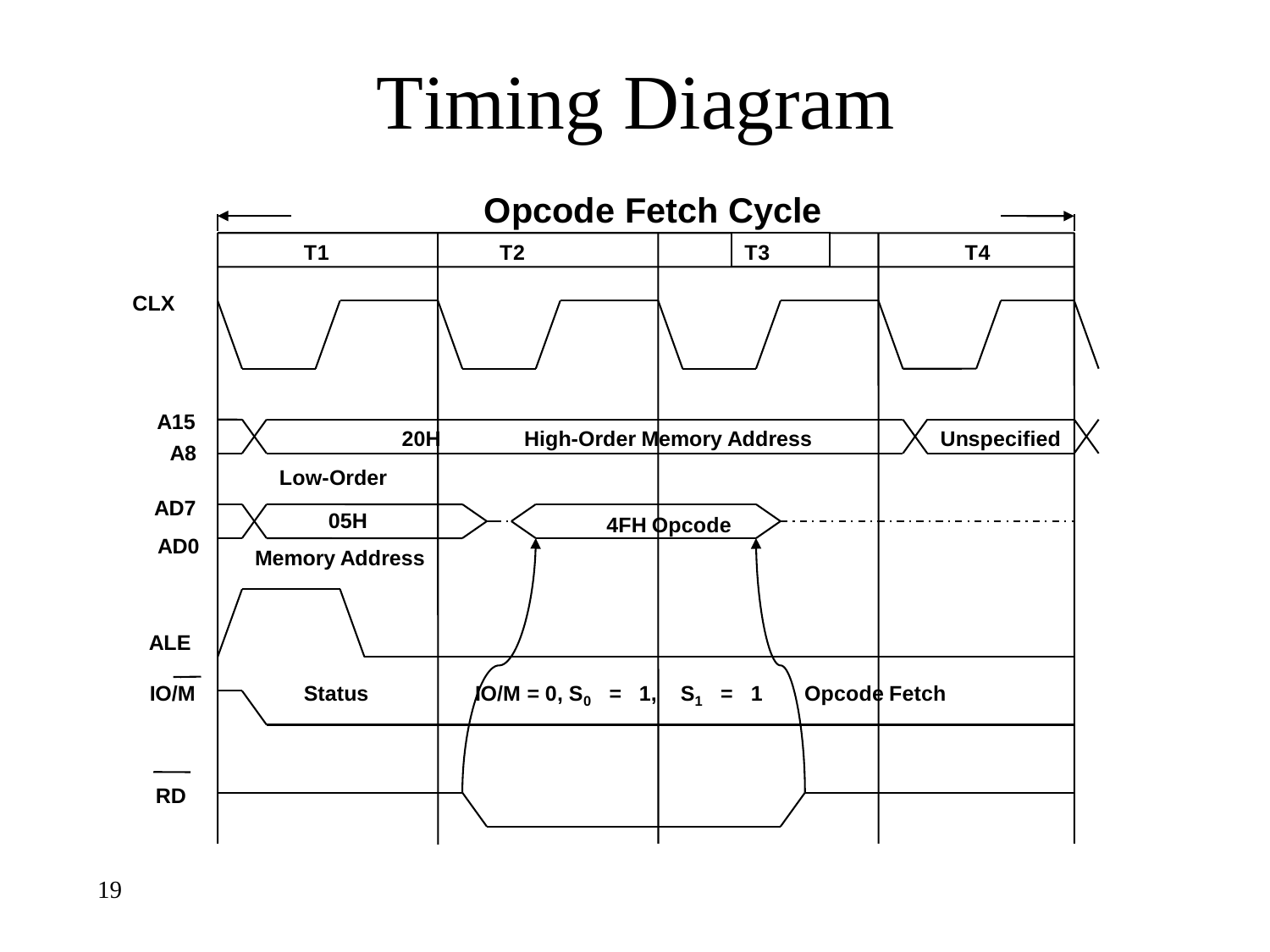# **Demultiplexing the Bus AD0-AD<sup>7</sup>**

- Address on the high order bus(20H) remains on bus for 3 clock period.
- However, the lower order address (05H) is lost after first clock period.
- Address needs to be latched to identify address after first clock period.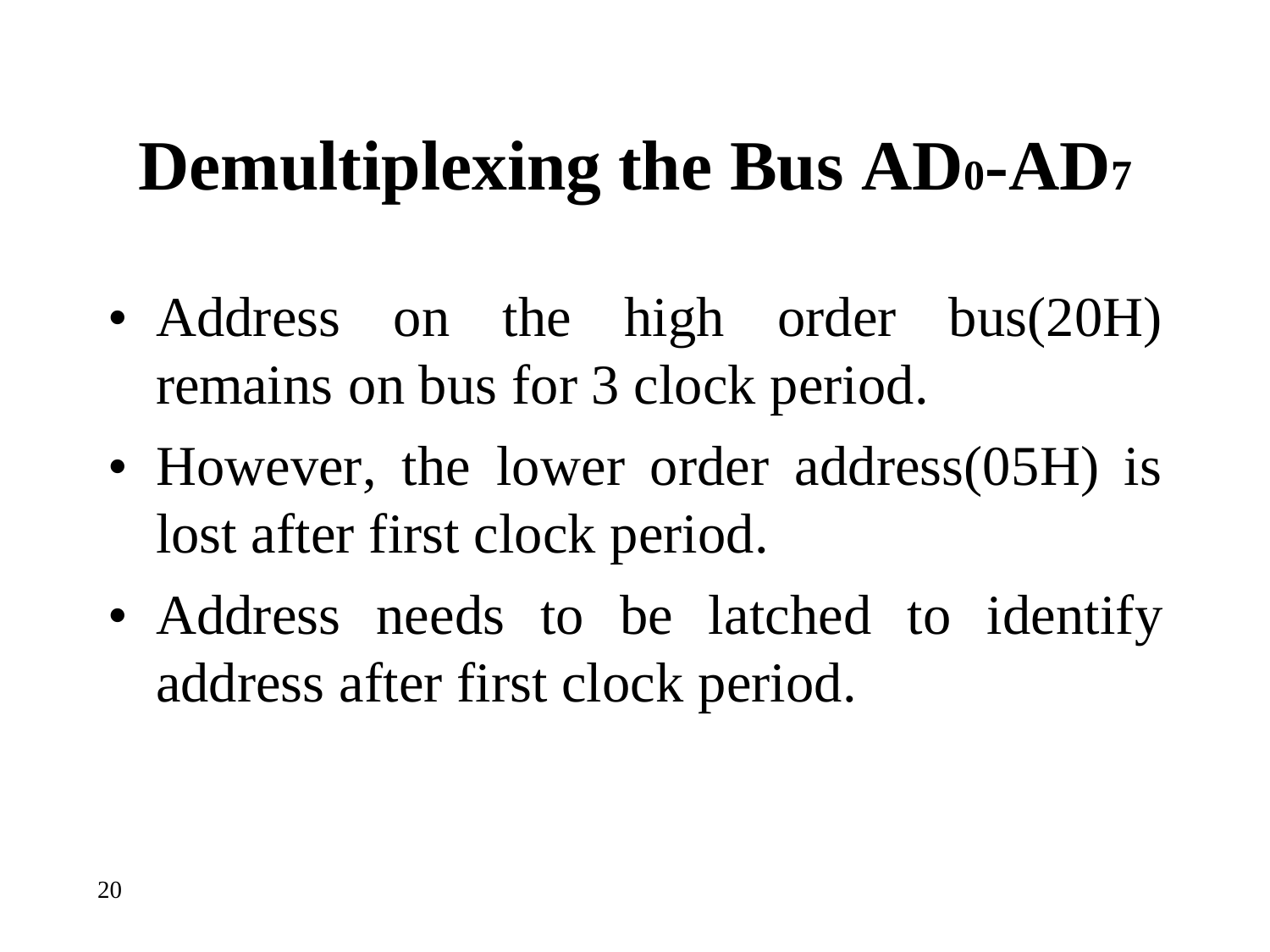# Schematic of Latching Low Order Address Bus

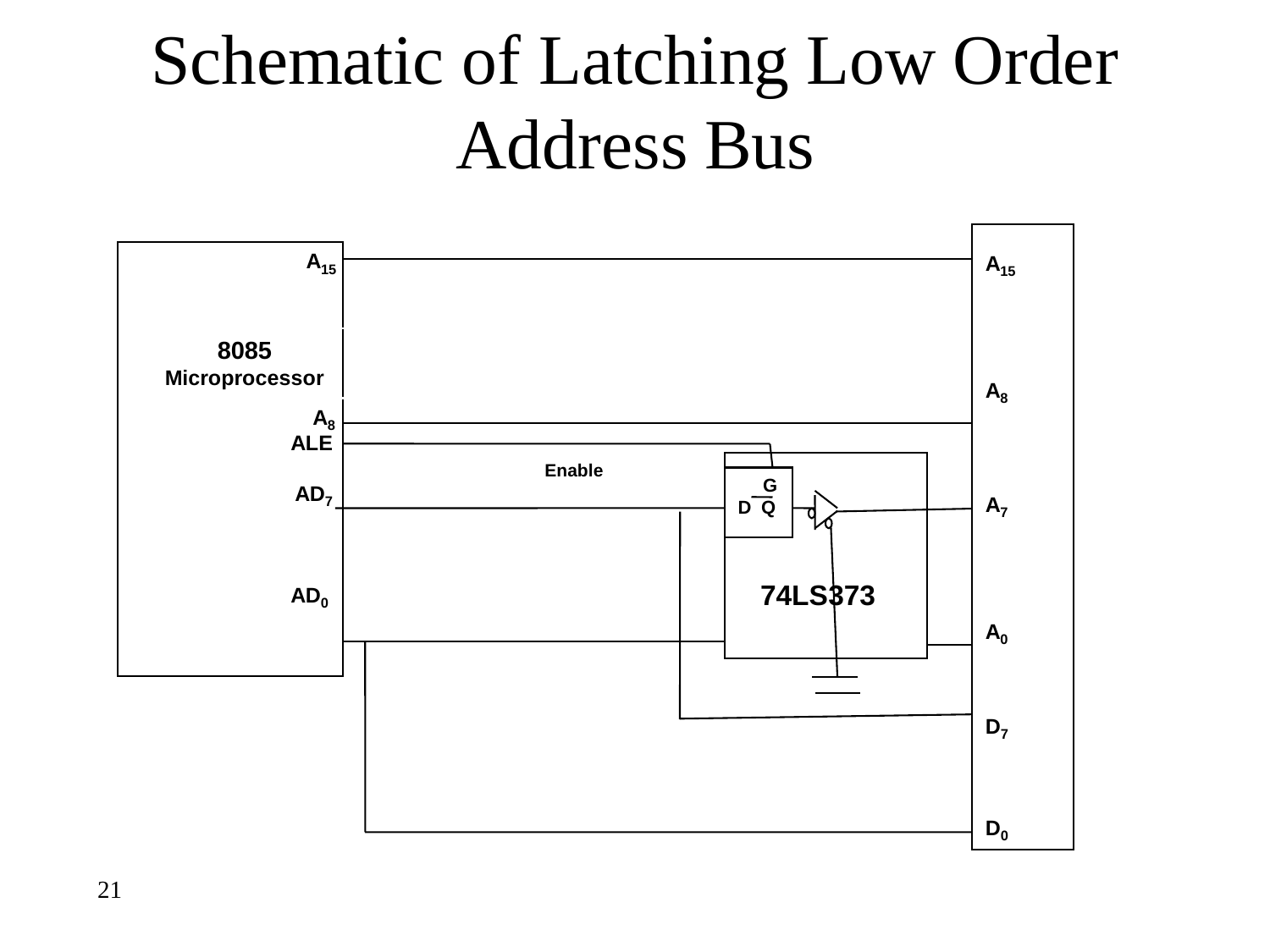# **Schematic to generate Control Signals**